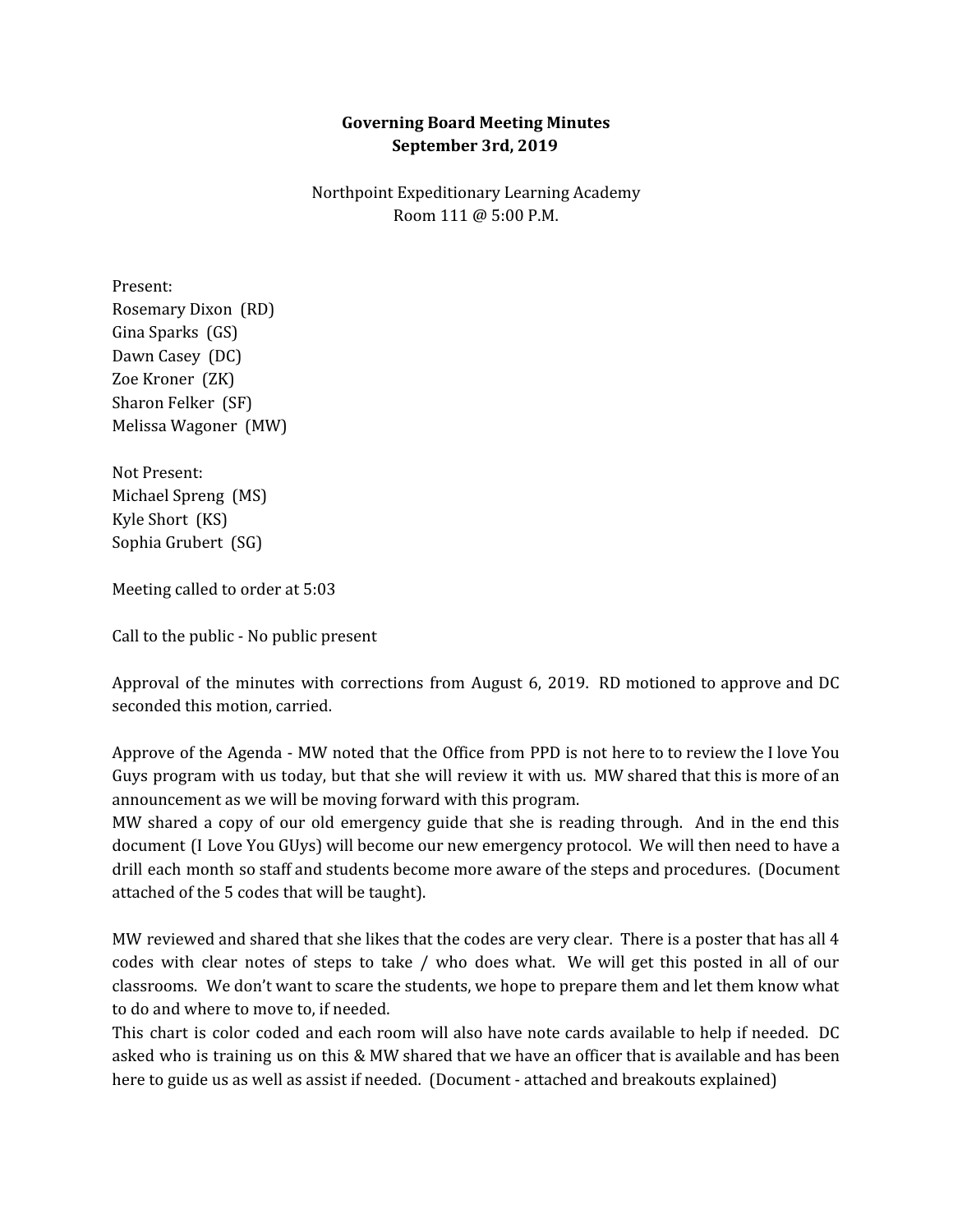MW - We have not trained staff as of yet, but we have this planned. I hope to train HS this Friday and MS next Friday. I want to make sure I know it completely so I am prepared to train and answer staff questions.

Officer arrived a bit late to share the program "I love you guys" school security protocol. The Officer presented two docs, one for parents and one for students. He explained that this is not a new program it has just been formalized into a plan and given directions.

Lockout - Is basically you lock all the outside doors. Business as usual. This means that something outside is going on and you are securing the students safe within the building.. (Situation outside protect the inside. No one in and no one out. No exceptions).

Lockdown - Lock and secure interior doors. This means that someone or something is already in or about to come in the building. That there is no time to lock the exit doors. So room doors are locked, lights are turned off and students are out of sight. Students should remain silent and the Instructor/Staff should take attendance. (Situation or Threat is inside the building, secure the students within the classroom.)

Evacuate - Would be something like a fire drill, etc. Lead the students to a certain location and take attendance. This could be fire, what not - its followed by a location. All students/staff should go to a certain place or location to check in. (Several locations may be needed) A primary location is best - but if its a fire and the kids are blocked in some way that we know where a 2nd location is, if needed. Empower the teachers to use their best judgement / "what do I need to do to keep the kids safe". Reminder to be honest and to the point - be real. None of these steps are the best or perfect in anyway. This is just plan to hopefully minimize injury and people getting hurt. This is a basic, easy to use and understand plan.

Shelter in place - Usually means something is happening outside. Hurricane, tornado, weather … hazard outside. Fires and smoke. (Chemical spill, etc.)

Hold - Close and lock classroom door - medical emergency right before a class change, etc. Keeps the path open for people to get in and assist as needed. Teachers keep doing business as usual. This is the same as lock out - carry on as usual. Keep teaching. Keep doing as you were - Just stay inside. Hold in your class and continue calm and as normal. This will help the kids be calm as well.

MW will give this info to the teachers to look at and review. We will note and save questions for review when the officer is back to share and walk through the program with us. Its simple enough that a sub could look at the chart/note cards and understand. This really is a life skill. We are teaching them so they will take this with them and have an idea on what to do outside of the school as well. All this material is free and can be downloaded as needed. It is simple to use and understand.

The last portion of this is the …. Emails or text blasts from parents and students. Having a place for parents to meet the kids and not to rush to the school. We will let you know where to pick up your